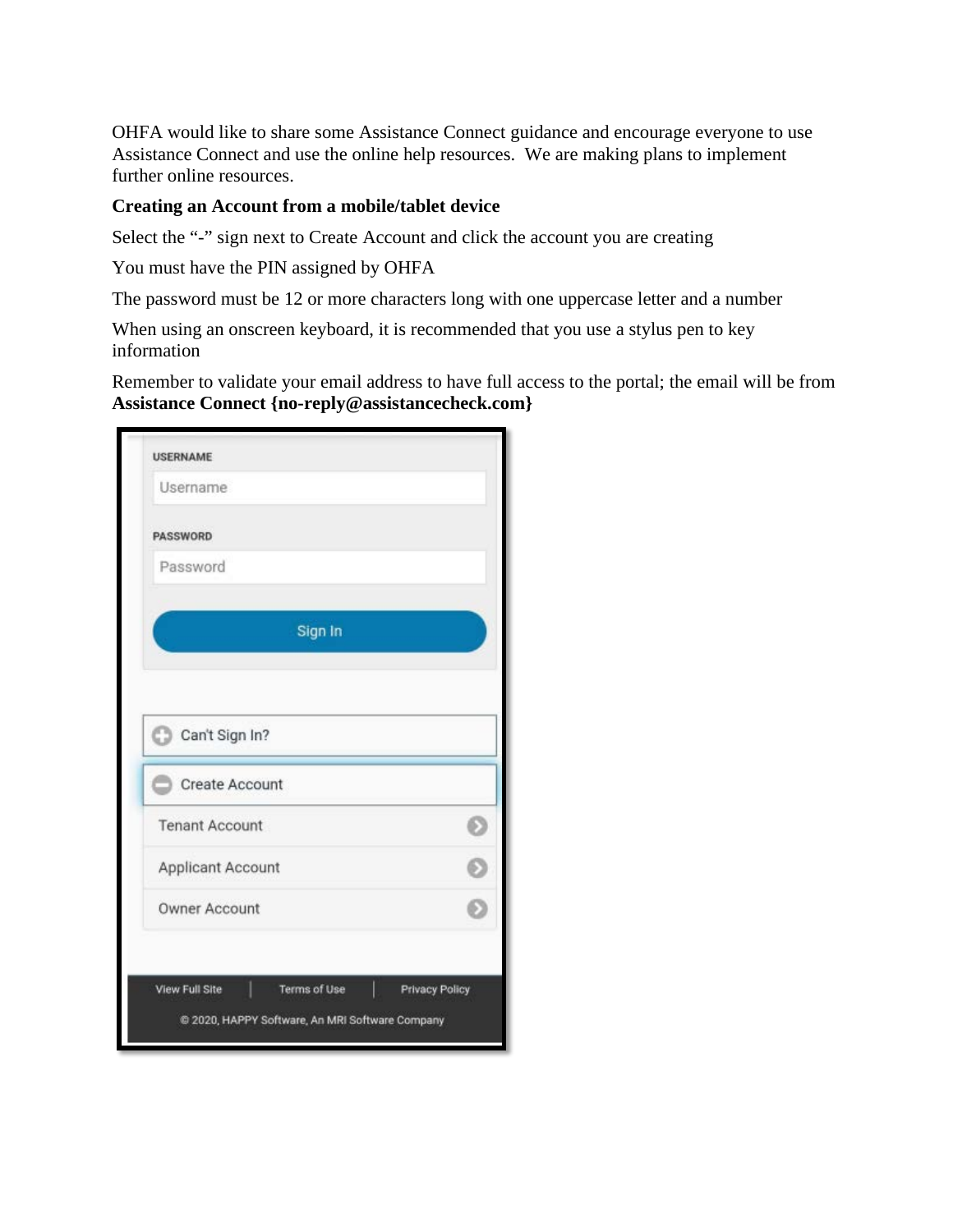# **Signing In**

When signing in and the portal directs you to "My Account" look for the "View" and/or "Home" button which should direct you to the main screen (see below)

# **Desktop/Laptop View**

| My Account<br>Last Sign In 03(19/2021                   |                                                                                                                |            |                      |                                                                                                                                                                                              |                 |
|---------------------------------------------------------|----------------------------------------------------------------------------------------------------------------|------------|----------------------|----------------------------------------------------------------------------------------------------------------------------------------------------------------------------------------------|-----------------|
| Please choose a case file to access or add a case file: |                                                                                                                |            |                      |                                                                                                                                                                                              | + Add Case File |
| Organization                                            | Name                                                                                                           | User Type  | Account Status       | Notifications                                                                                                                                                                                |                 |
| Oklahoma Housing Finance<br>Agency.                     | Sarahhmn Doe                                                                                                   | Applicant. | <b>Acces</b>         | A Torres need attention<br>1 Universit Request Status Messages                                                                                                                               | O View          |
| Account Properties                                      |                                                                                                                |            | Security Preferences |                                                                                                                                                                                              |                 |
| USERIVANE                                               | Sardoe                                                                                                         |            | SECURETY QUESTIONS   | C Change Security Overstong                                                                                                                                                                  |                 |
| STATUS-                                                 | Active                                                                                                         |            | <b>INSSWORD</b>      | C Change Password                                                                                                                                                                            |                 |
| EMAIL ADDRESS                                           | œ                                                                                                              |            |                      |                                                                                                                                                                                              |                 |
| WORLE NUMBER                                            | Add Mabile Number                                                                                              |            |                      |                                                                                                                                                                                              |                 |
| Account Preferences                                     |                                                                                                                |            |                      |                                                                                                                                                                                              |                 |
| <b>Event Noviflandana</b>                               |                                                                                                                |            |                      |                                                                                                                                                                                              |                 |
|                                                         | perform a certification. Since action is needed, opting out of receiving these notifications is not available. |            |                      | Astistance Connect will send email notifications when the Organization requests you to do something, such as view or sign a document, submit additional documentation for a request, or      |                 |
|                                                         | the following box. To stop email notifications for account information updates only, simply uncheck the box.   |            |                      | Assistance Connect can also send enail notifications for updates to your account information, such as service request activity. To receive email notifications for these kerro, please check |                 |
|                                                         | Wes, I would like Assistance Connect to send email notifications for updates to account information.           |            |                      |                                                                                                                                                                                              |                 |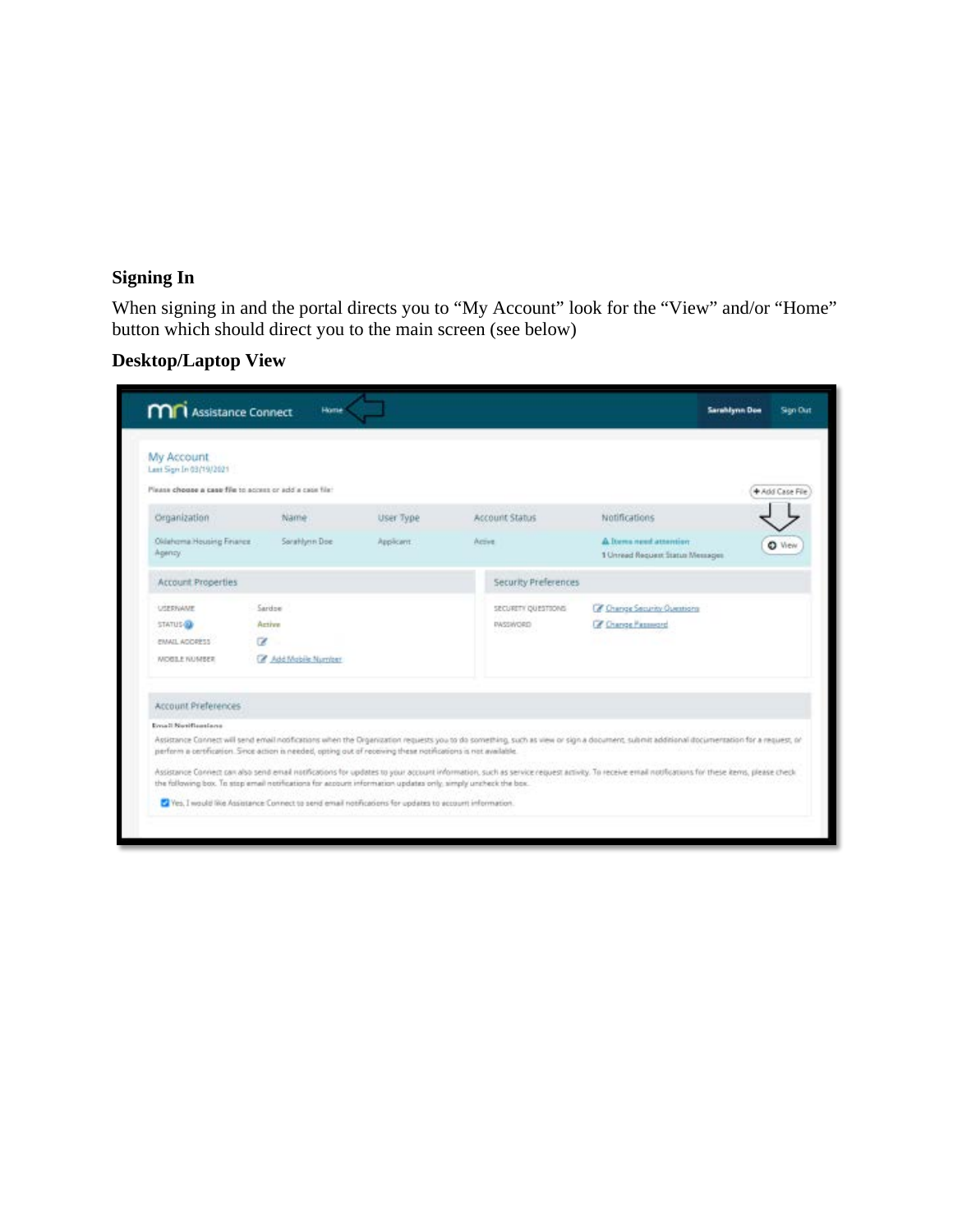## **Mobile/Tablet View**

| <b>Mr</b> i Assistance Connect                                                  |
|---------------------------------------------------------------------------------|
| <b>Case Files</b><br>Please choose a case file to access or add a case<br>file. |
| Sarahlynn Doe - Applicant                                                       |
| <b>ORGANIZATION</b><br>Oklahoma Housing Finance Agency                          |
| <b>NAME</b><br>Sarahlynn Doe                                                    |
| <b>USER TYPE</b><br>Applicant                                                   |
| <b>ACCOUNT STATUS</b><br><b>Active</b>                                          |
| <b>NOTIFICATIONS</b>                                                            |
| A Items Need Attention                                                          |
| 2 Unread Documents (Inbox)<br>1 Unread Request Status Messages                  |
| View                                                                            |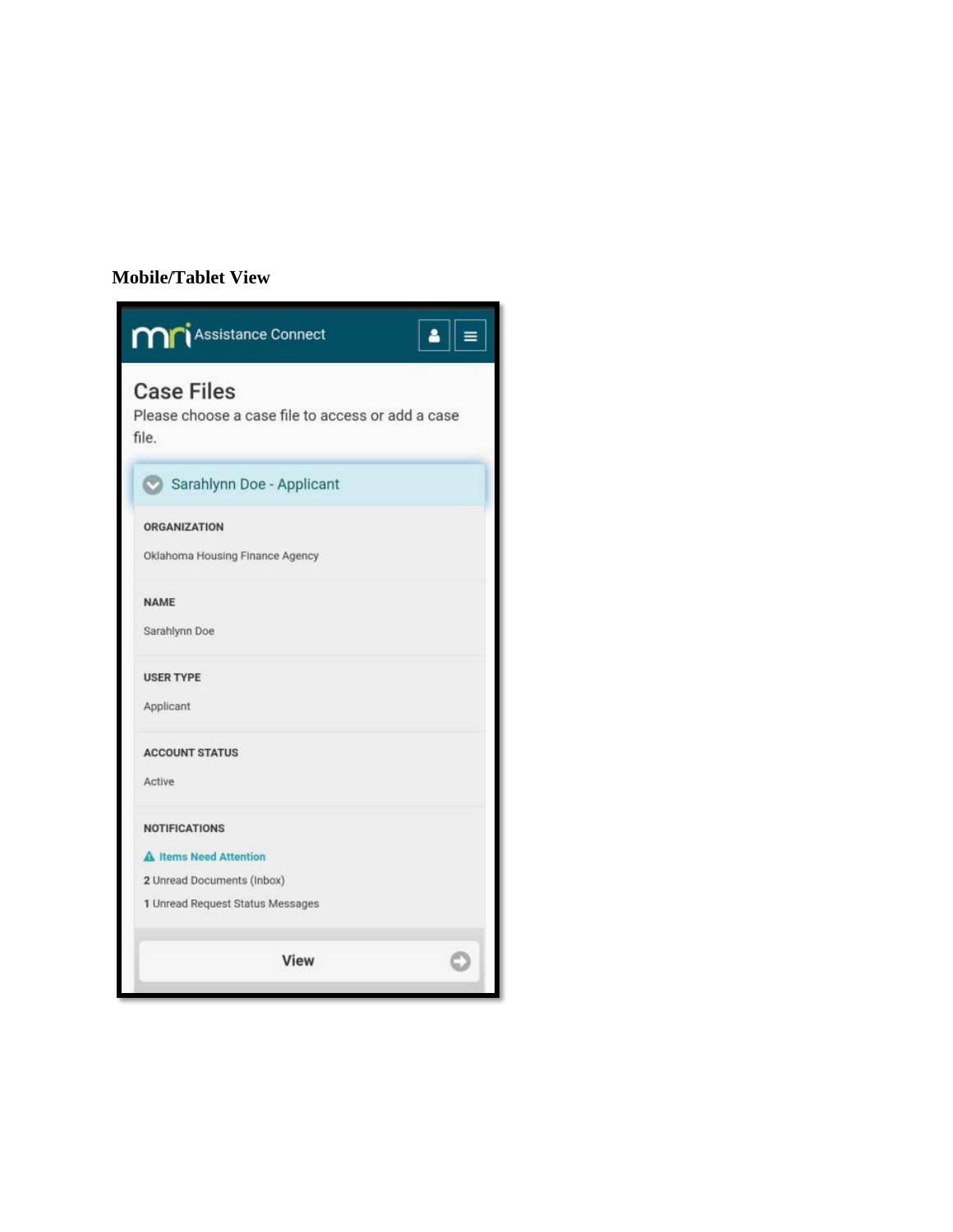### **How to upload a document:**

## **Mobile Device**

1. Look for two small boxes at the top right of the screen and select the one with three horizontal lines and a drop-down menu will display and select "Send Document" and follow the options.

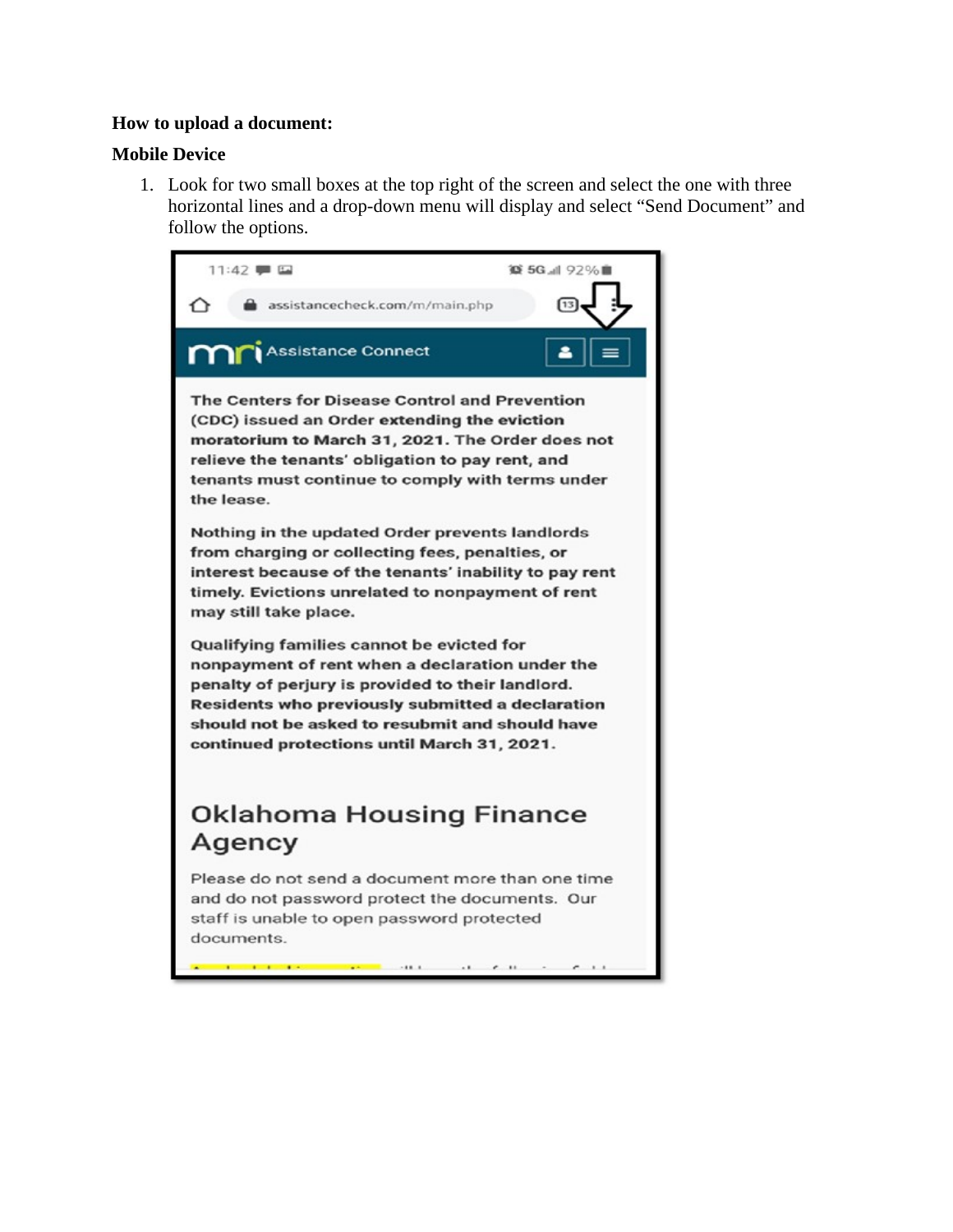| 11:42 厚田                                                                                                                                                                                                                                                                                                                                            |                                                                                                                 | <b>◎ 5G 1 92%■</b>                                                   |          |  |
|-----------------------------------------------------------------------------------------------------------------------------------------------------------------------------------------------------------------------------------------------------------------------------------------------------------------------------------------------------|-----------------------------------------------------------------------------------------------------------------|----------------------------------------------------------------------|----------|--|
|                                                                                                                                                                                                                                                                                                                                                     | assistancecheck.com/m/main.php                                                                                  | $\left[ \begin{smallmatrix} 1 & 3 \ 1 & 0 \end{smallmatrix} \right]$ | $\vdots$ |  |
| <b>Mr</b> i Assistar                                                                                                                                                                                                                                                                                                                                | Home<br><b>View My Case Files</b>                                                                               |                                                                      |          |  |
| The Centers for D<br>(CDC) issued an (<br>moratorium to Ma<br>relieve the tenant<br>tenants must con<br>the lease.                                                                                                                                                                                                                                  | Inbox<br><b>Send Document</b>                                                                                   |                                                                      |          |  |
|                                                                                                                                                                                                                                                                                                                                                     | <b>Edit Contact Information</b><br><b>Document Library</b>                                                      |                                                                      |          |  |
| Nothing in the up<br>from charging or<br>interest because<br>timely. Evictions<br>may still take pla<br><b>Qualifying familie</b><br>nonpayment of re<br>penalty of perjury<br><b>Residents who pr</b><br>should not be ask<br>continued protect<br>Oklahoma<br>Agency<br>Please do not ser<br>and do not passw<br>staff is unable to<br>documents. | <b>Add New Income</b><br><b>Edit Income</b><br><b>Remove Income</b>                                             |                                                                      |          |  |
|                                                                                                                                                                                                                                                                                                                                                     | <b>Add New Family Member</b><br><b>Edit Family Member</b><br><b>Remove Family Member</b><br><b>Manage Users</b> |                                                                      |          |  |
|                                                                                                                                                                                                                                                                                                                                                     | <b>Review Inspections</b><br>Request an Inspection<br>Reschedule an Inspection                                  |                                                                      |          |  |
|                                                                                                                                                                                                                                                                                                                                                     | <b>Request to Move</b><br>Request an Appointment                                                                |                                                                      |          |  |
|                                                                                                                                                                                                                                                                                                                                                     | FAQ<br><b>Contact Us</b>                                                                                        |                                                                      |          |  |
| Ш                                                                                                                                                                                                                                                                                                                                                   |                                                                                                                 | ⟨                                                                    |          |  |